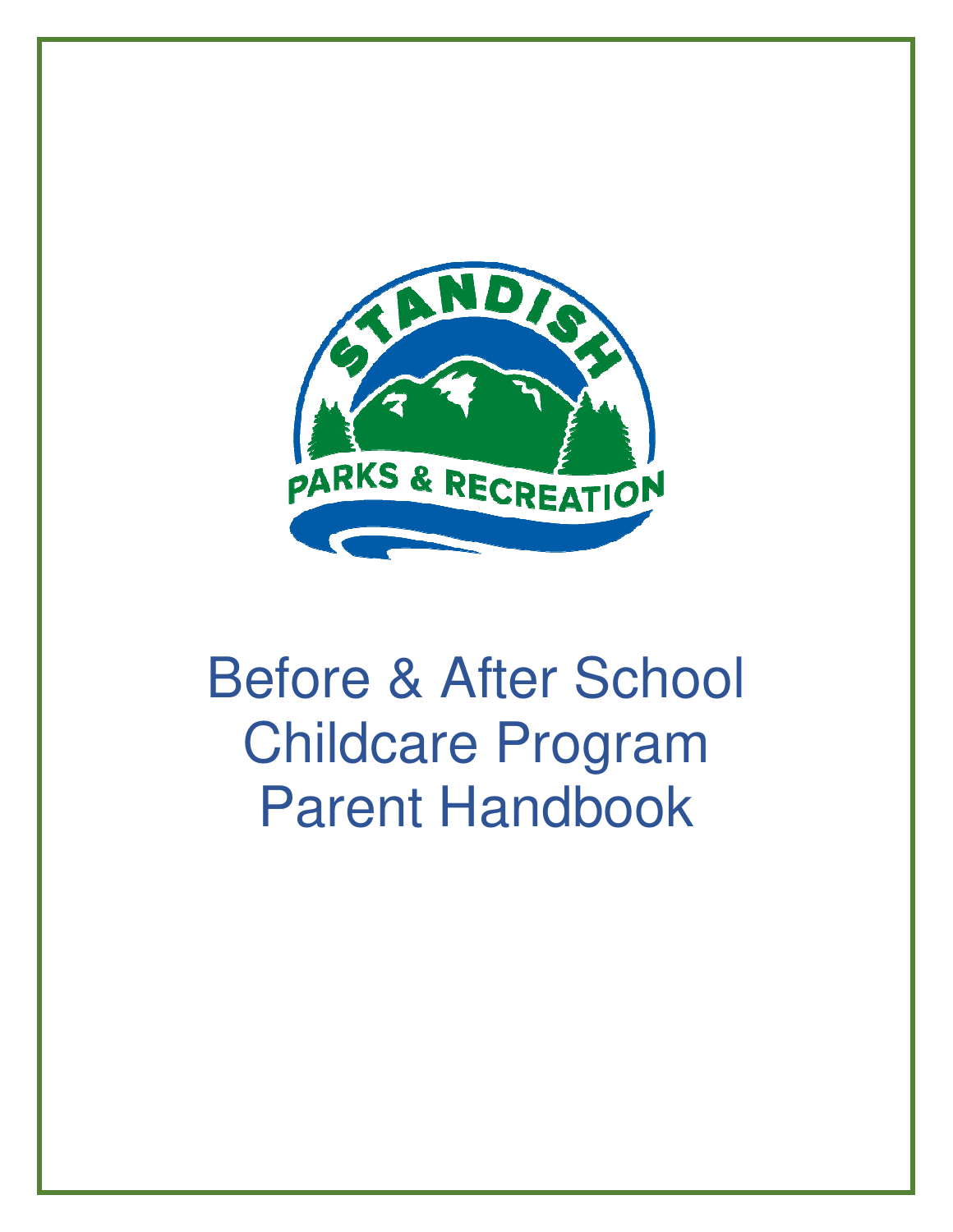# **INDEX**

| 2.                                             |  |  |  |
|------------------------------------------------|--|--|--|
| 3.                                             |  |  |  |
| 4.                                             |  |  |  |
| 5.                                             |  |  |  |
| 6.                                             |  |  |  |
| 7.                                             |  |  |  |
| 8.                                             |  |  |  |
|                                                |  |  |  |
|                                                |  |  |  |
|                                                |  |  |  |
|                                                |  |  |  |
|                                                |  |  |  |
|                                                |  |  |  |
|                                                |  |  |  |
| 16. Behavior Management Plan and Consequence 9 |  |  |  |
|                                                |  |  |  |
|                                                |  |  |  |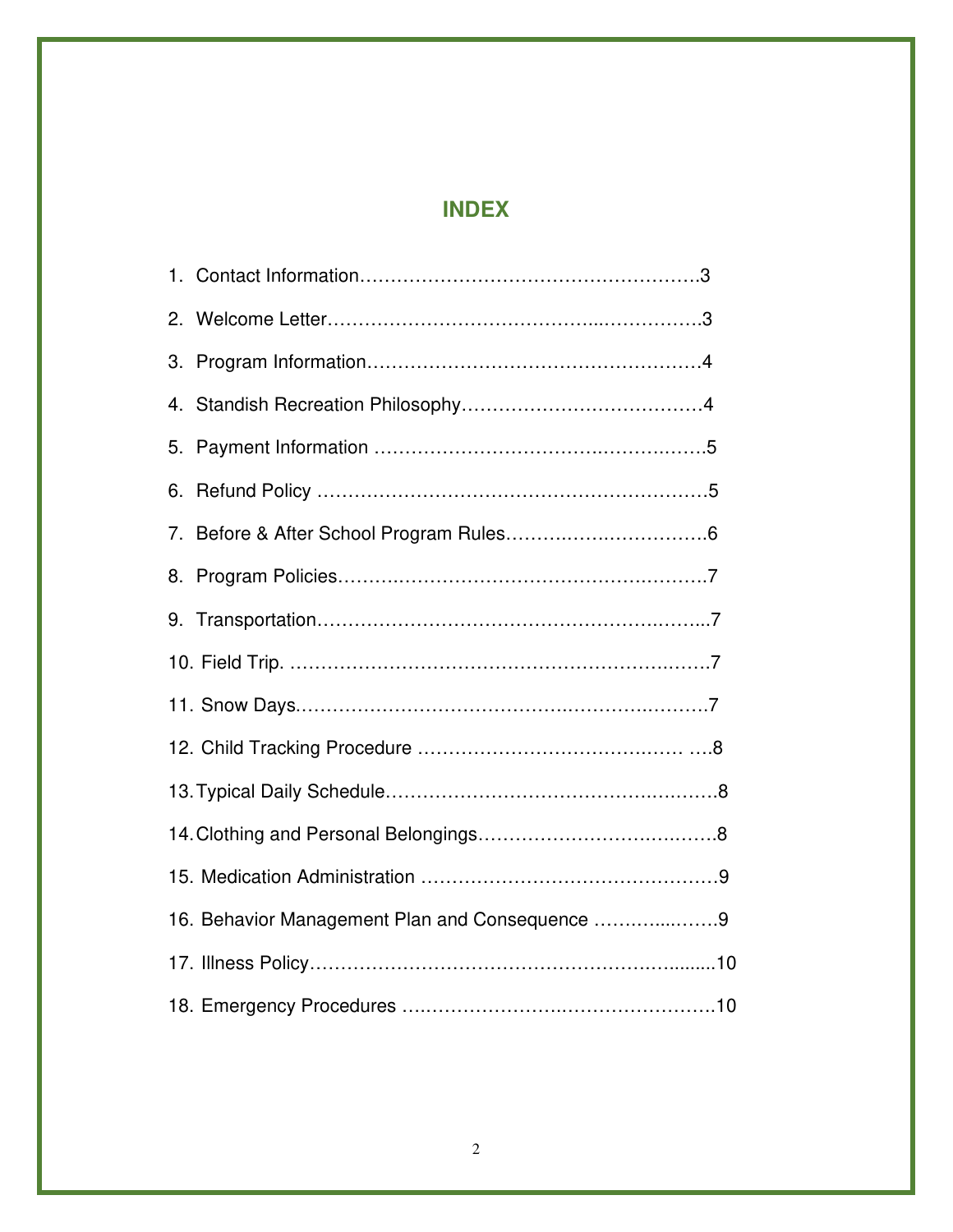# **Standish Parks & Recreation Department 175 Northeast Rd.**

 **Phone: 642-2298 Before & After School Program 642-2875 Parks & Recreation Department** 

**Web: www.standishrec.com** 

# **Parks & Recreation Department Staff**

| <b>Jen DeRice</b>  | <b>Parks &amp; Recreation Director</b><br>jderice@standish.org |
|--------------------|----------------------------------------------------------------|
| <b>Ryan French</b> | <b>Assistant Recreation Director</b>                           |
|                    | rfrench@standish.org                                           |
| Jennifer Berger    | <b>Childcare Coordinator</b>                                   |
|                    | jberger@standish.org                                           |
| <b>Gail Platts</b> | <b>Adult &amp; Community Events Coordinator</b>                |
|                    | gplatts@standish.org                                           |
| <b>Ed Platts</b>   | <b>Parks &amp; Facilities Coordinator</b>                      |
|                    | eplatts@standish.org                                           |

## **WELCOME LETTER**

Dear Parents and Caregivers,

Welcome to the Standish Parks & Recreation Before/After School Childcare Program! Our main emphasis in offering this program is to provide your child with an affordable, fun and safe program during before and after school hours. One of the key elements of this program is "play" – which is something that is sometimes forgotten in this busy world that we are raising our children in. Through the activities that we offer, we are hoping to help children develop some life-long leisure skills, as well as an understanding about the importance of having recreational interests. We are a family friendly program and invite any new ideas. It is the goal of the department to have the program run as smoothly and efficiently as possible. With your participation and cooperation, it will continue to be a premium recreational program.

We understand that you have busy lives, and you have a lot going on. This handbook has been prepared for your convenience. It informs you of our policies and procedures and will hopefully answer the questions you might have about our program. Our expectation is that each parent will read and understand this manual and act in accordance with our policies. Thank you!

Sincerely,

Jen DeRice, Director of Parks and Recreation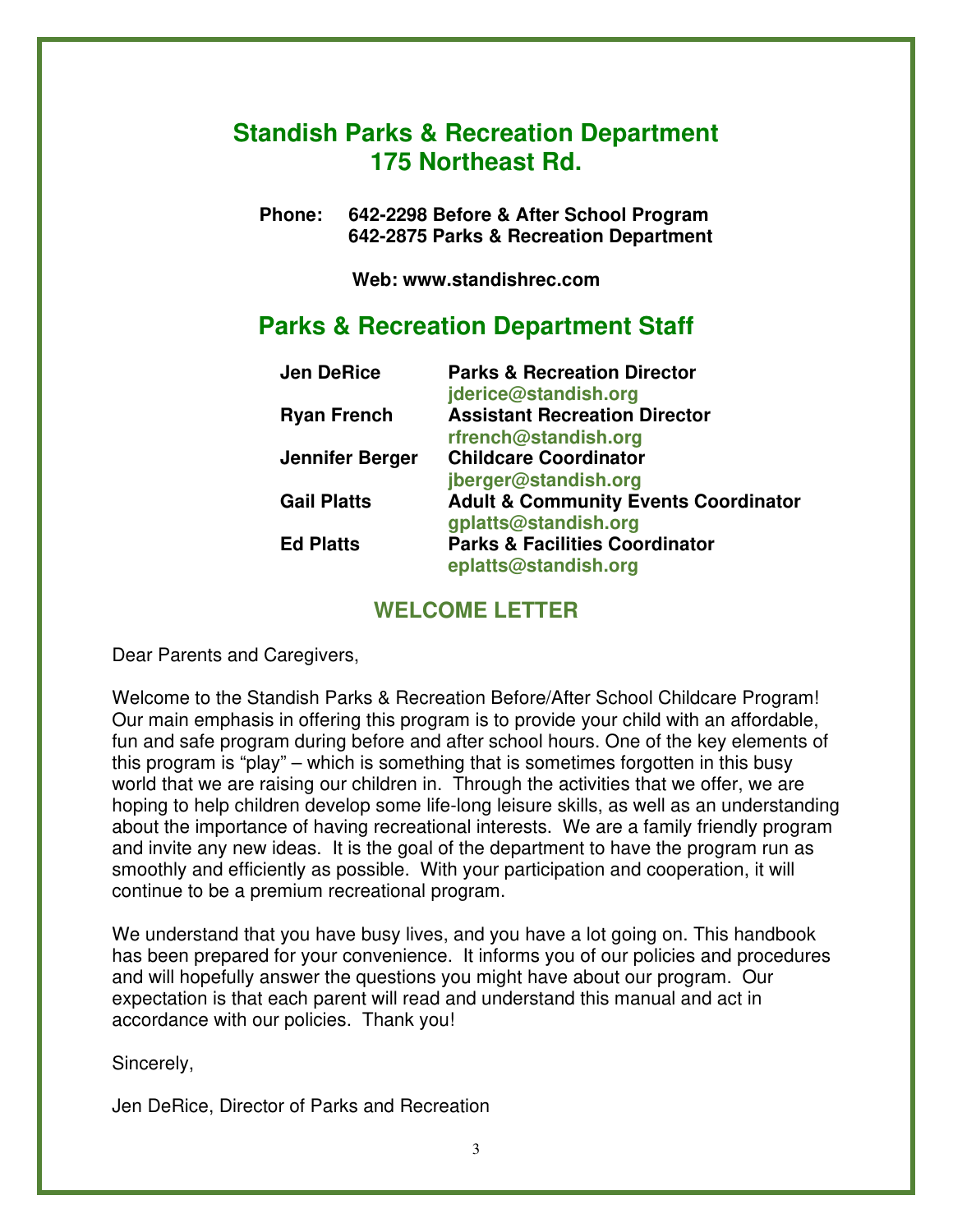#### **PROGRAM INFORMATION**

The Before & After School Childcare Program is open to children in Grades K-5 that attend Edna Libby, Steep Falls and George E. Jack Elementary Schools, and is held at the George E. Jack School. The Before School Program (BSP) is offered from 7:00 a.m. – 8:30 a.m. Monday- Friday, excluding all MSAD #6 school vacations, holidays, teacher in-service days or snow days. The BSP **will not be held on unscheduled late arrival days, including those due to snow.** However, the program **will** be held on **scheduled**  late arrival days. Children attending Edna Libby School and Steep Falls School will be transported from George E. Jack School and will arrive at their schools by 8:50 in the morning. Any child who usually eats breakfast at school may continue to do so. Children wishing to bring their breakfast will be given the opportunity to eat before going to their own classroom or school.

The After-School Program (ASP) is offered from 3:00 p.m. – 6:00 p.m. Monday – Friday, excluding all MSAD#6 school vacations, holidays, teacher in-service days or snow days. The ASP **will not be held on unscheduled early release days, including those due to snow**. Activities may include indoor and outdoor sports, group games, arts and crafts, music, dance and some field trips. During the ASP each day there will be quiet time for participants to complete daily homework or read. After School participants will be able to participate in other programs being offered throughout the school year (such as Mad Science, sports clinics, art programs, etc.) if they choose to do so; however, there will be an additional charge for these activities.

#### **STANDISH PARKS & RECREATION PHILOSOPHY**

The Before & After School Childcare Program is designed to ease the transition between school and home on a daily basis, and to provide quality recreational experiences to all the participants. Studies indicate that with the majority of homes having working parents, the precious evening hours are spent doing homework and preparing for the next days' activities, leaving little time for anything else. In offering this program, we are also hoping to offer an alternative to the "latchkey child" who is going home to an empty house or to the child who is going to a daycare setting that is unable to offer the age-appropriate programs that we will provide. We think we are offering a program with the right mix of recreation and education, providing recreational opportunities for grade school-aged children.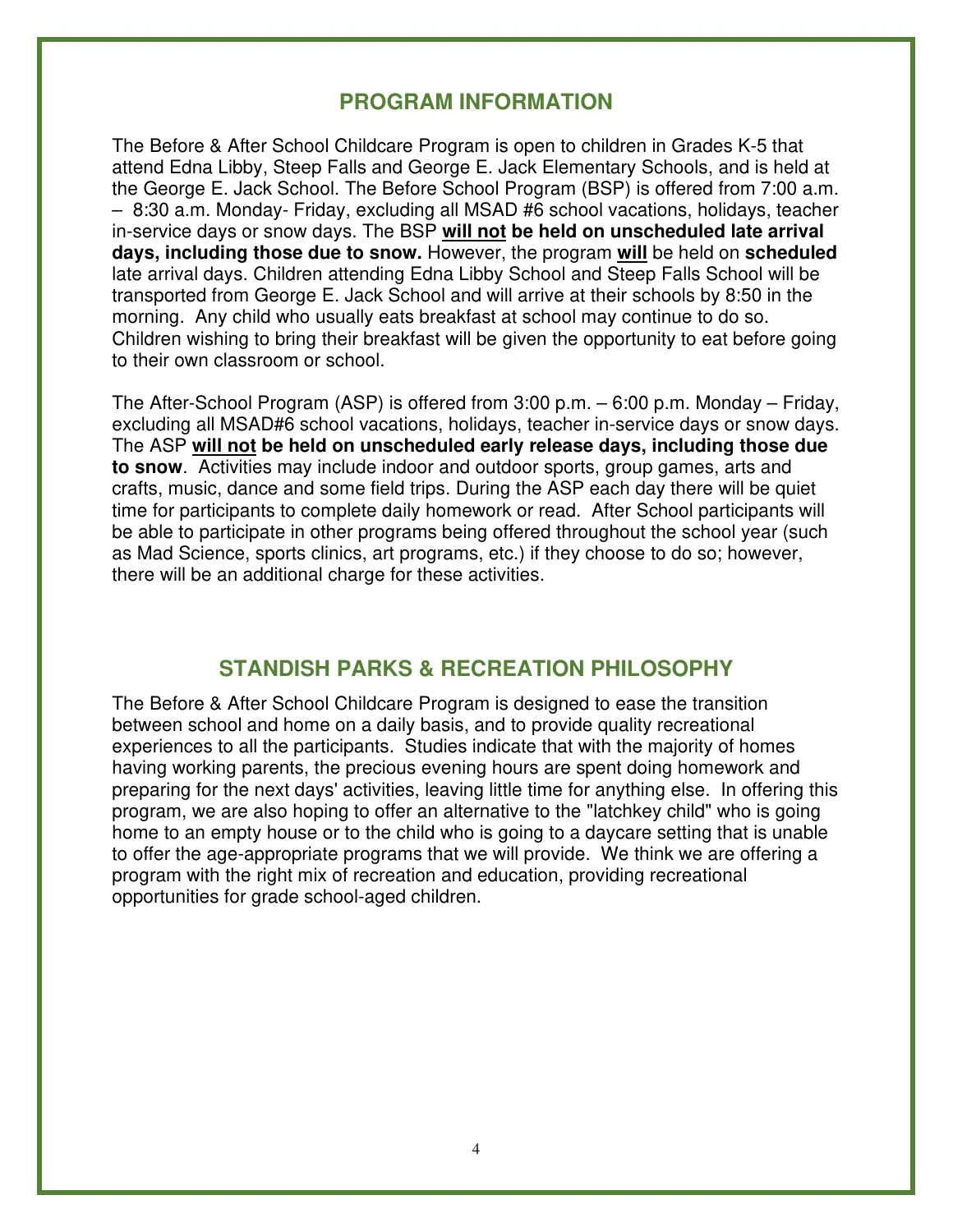## **PAYMENT INFORMATION**

The program fee for each child is based on the entire school year, and this fee does not include holidays and vacation periods. There will be no refunds given for days missed, or for days that are canceled due to snow days, if those days will be made up at the end of the school year. The program is offered on a full-time basis, as no part-time/daily options are available. Anyone given a space after the program has begun will pay a pro-rated fee. The fees are as follows:

#### **Automatic Payments**

You must have an auto subscription set-up to have your credit/debit card charged on the first of each month automatically. Fees may be charged for insufficient funds or expired cards.

#### **Please contact the Recreation Office, 642-2875 with any questions or concerns regarding payments.**

#### **Program Fees**

There are no daily options available for the After-School Program. It is a full week program.

- The yearly amount of this program is based on the number of school days in the year at a daily rate and then broken into 10 monthly payments
- Monthly payments are due the first of the month, September June
- Before School Program: The yearly amount of this program is based on the number of school days in the year at a daily rate and then broken into 10 monthly payments.
- Monthly payments are due the first of the month, September June
- The 9 late arrival days are included for **Before** school participants.
- Late Arrival Days for **After** school participants available for an additional charge. Call the office to FMI or to enroll.

# **REFUND POLICY**

A refund will be given ONLY if written notice is received two weeks prior to the desired withdrawal date. Notice must be given in writing and can be done by email to the Parks & Recreation director, Jen DeRice at *jderice@standish.org*. A pro-rated refund will be issued for the remainder of the program, beginning on the first of the next monthly billing cycle. Any days remaining in the month of withdrawal will not be refunded.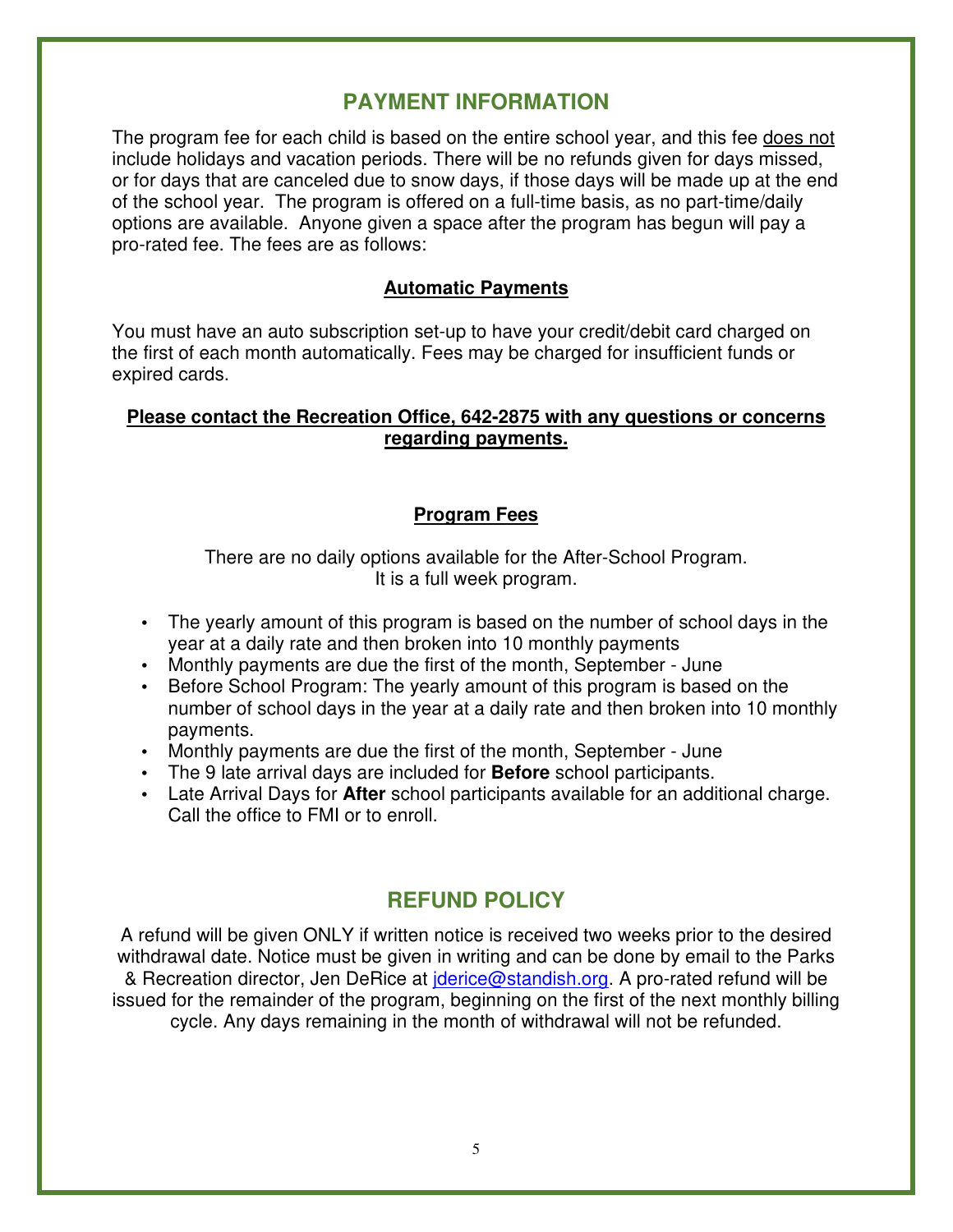# **BEFORE & AFTER SCHOOL PROGRAM RULES**

1.Participants are expected to be courteous, respectful, obedient, and aware of safety issues at all times.

2. There is to be no physical contact (i.e. pushing, shoving, tripping, hitting, wrestling, fighting, tackling, snatching of clothing, etc.). **This is one of our most important rules, and violation of this rule may result in an immediate one-day suspension or expulsion from the program.** 

3. No participant is permitted to leave the program at any time without permission from the counselor in charge. Participants may leave their assigned area only after they have received permission from the counselor in charge. **Violation of this rule may result in a minimum one-day suspension for the first offense and permanent suspension for the second offense.** 

4. Participants must follow bus safety rules at all times while riding the buses.

5. Participants are expected to leave the facilities neat and clean at the end of each day.

6. All equipment must be used safely and respectfully. Participants are not allowed to kick balls inside the building - much of our damage is a direct result of this rule violation. **If a child is found doing something deliberately that causes damage to the equipment, the parent will be billed according to the extent of the damage.** 

7. Foul language will not be tolerated.

8. Participants are encouraged to leave personal property at home. All personal property brought to the program is the child's responsibility, and not the responsibility of Standish Recreation staff members.

9. Participants will always obey instructions of the childcare staff. We will stress the importance of mutual respect between participants, their peers and their leaders. By reinforcing the importance of respect for your neighbor's rights, the above rules should be followed naturally.

- 10. The following steps will be taken for a participant who chooses to break these rules:
	- a. First violation will result in a written warning being sent home to the parents.
	- b. Second violation, depending upon the circumstances, will result in either a loss of program privileges for one day **or** a day of suspension. The loss of attendance may be the next day that the child is scheduled to attend. This decision will be entirely at the discretion of the childcare coordinator.
	- c. Third violation will be handled on an individual basis by the childcare coordinator and the recreation director. If necessary, a participant can be asked to leave the program permanently.

**Depending upon the severity of the offense, these steps can be bypassed and immediate suspension or dismissal from the program may occur.**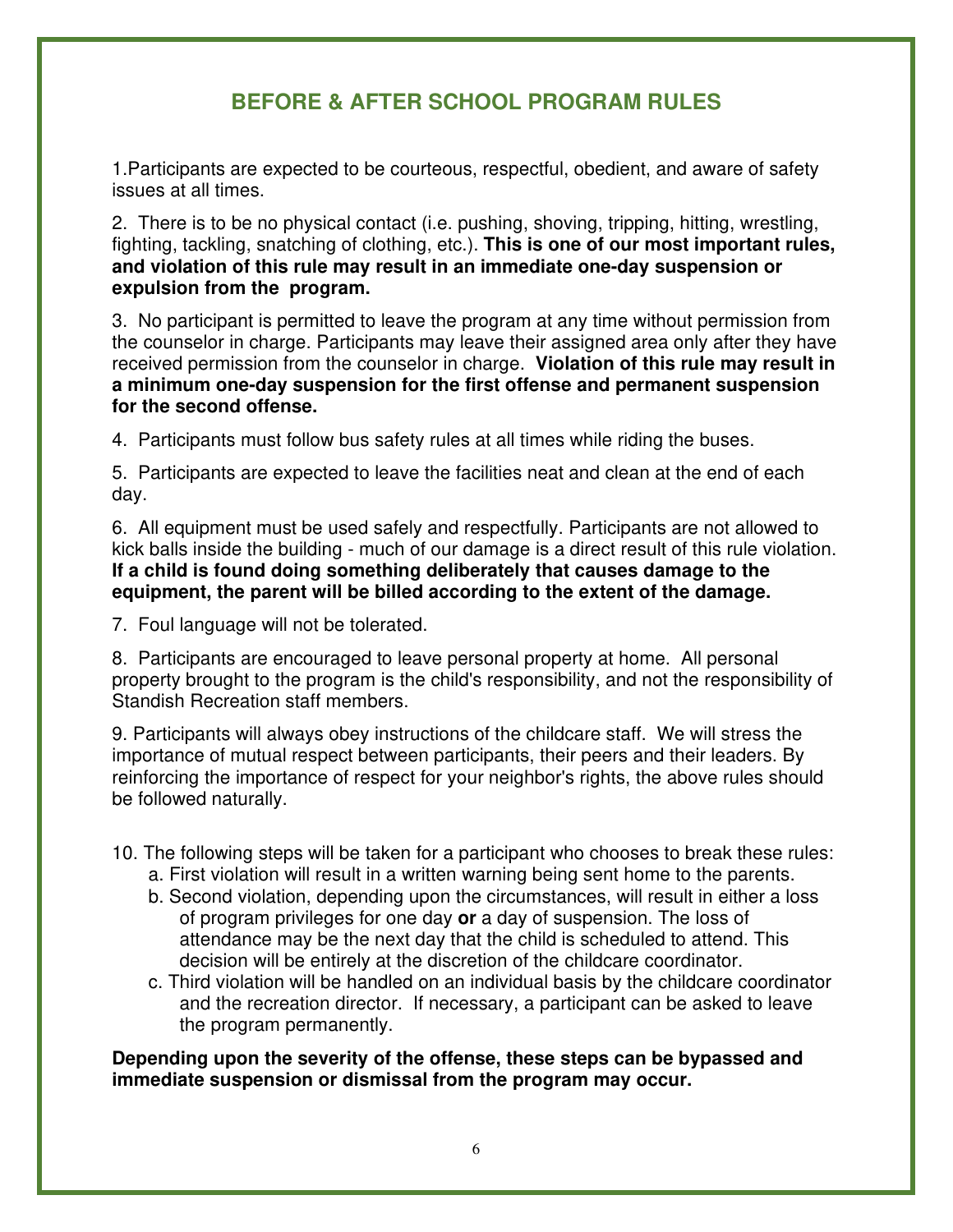## **POLICIES**

The following policies are essential to guarantee our success:

- 1. On the first day that the child attends the program, you need to send a note in to the child's teacher indicating which day(s) of the week your child will be attending the program. If that changes at all throughout the school year, you will need to send a new note in to the teacher, so that he/she is aware of this change.
- 2. We are offering a very flexible payment plan please adhere to it so that we don't need to assume the role of bill collectors. Payments can be made online, in person at the Clerk's Office, or they can be mailed directly to Standish Recreation, 175 Northeast Road, Standish, 04084.
- 3. Parents will be charged a fine whenever they are late in picking up their child, as we will need to pay the staff members who are required to work late. Anyone who is 5 – 10 minutes late will be charged \$5.00; then \$1.00 per minute after that. Anyone who receives more than three (3) fines will be asked to withdraw their child from the program.

## **TRANSPORTATION**

Transportation to and from Edna Libby and Steep Falls Schools will be provided upon dismissal from the BSP in the a.m. and from school in the p.m. **\*Please note the Bonny Eagle MSAD#6 Transportation Policy (www.bonnyeagle.org).** The parent will need to send a note in with their child on the first day that the child participates in the program authorizing the bus driver to transport the child to or from G. E. Jack School. Pick-up at end of day will be the responsibility of the parent, at or before 5:30 pm p.m. (except on field trip days) at G. E. Jack School. On field trip days we will plan to return to the school by 5:30 p.m., so picking your child up early on those days will not be possible.

## **FIELD TRIPS**

Throughout the year, the After-School Program may participate in a number of field trips away from George E. Jack Elementary site. When these trips do occur, the staff will post any and all information to the parents. The children will be transported by bus or the Standish Recreation Vans on days when there are field trips. On some trips, all ASP participants may be required to attend the field trip, as we may not have any staff remaining behind. In these instances, we may not be able to accommodate a parent who wishes to pick up their child early.

### **SNOW DAYS**

We do not hold the program on any day that school is released early, usually due to snow. This is a liability issue with our own staff, and it is consistent with our policy for all other programs that the Recreation Department sponsors during the winter months. We may also hold programs during the February and April vacations. These vacation programs are separate from the After-School Program, and you are required to register your child for these programs separately.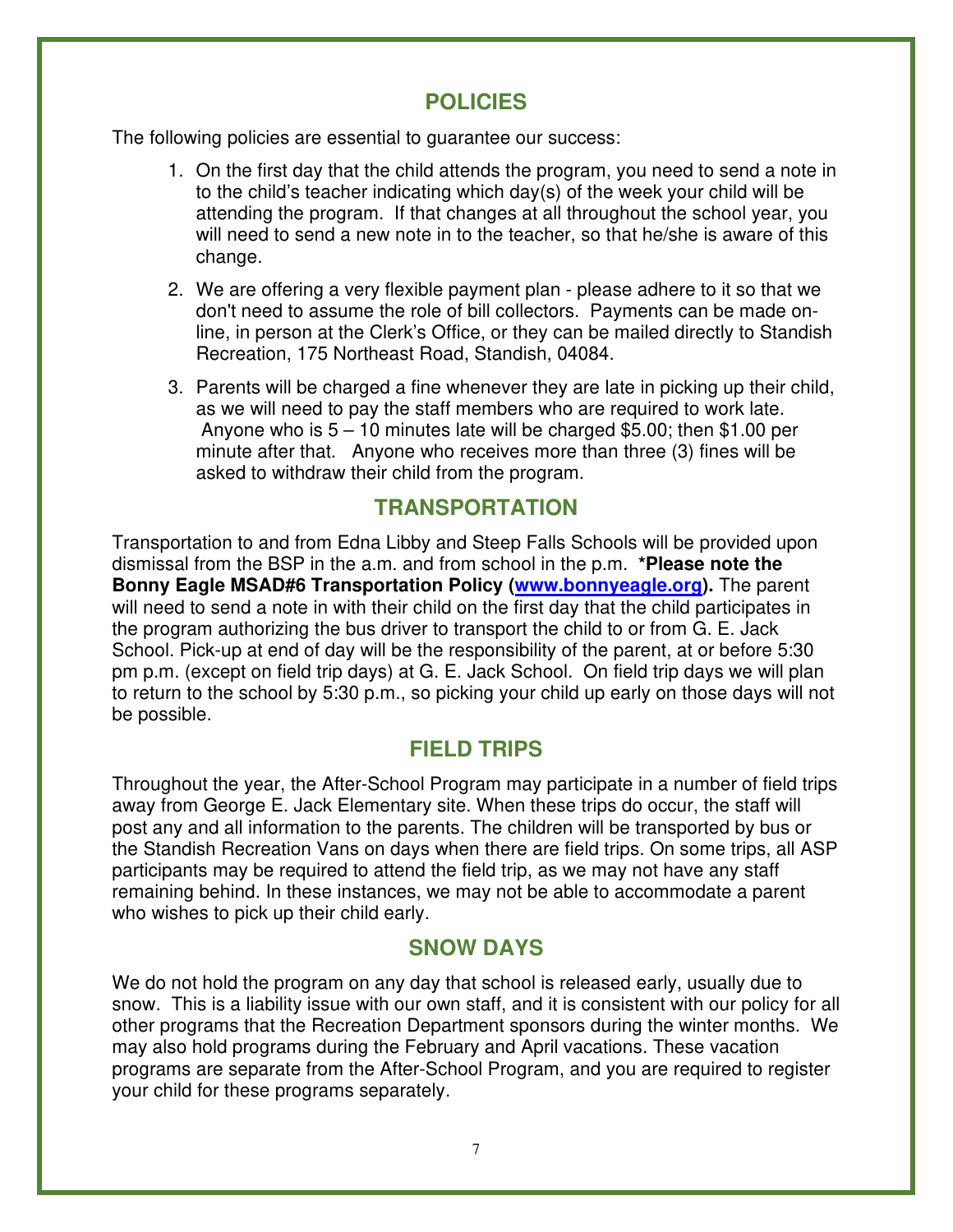## **CHILD TRACKING PROCEDURE**

If your child is not going to be attending the ASP, you need to call the After-School Program Office **(642-2298)** before 3:00 p.m. on that day. A message may be left on the answering machine. A call to the office is not required if a child is not attending the BSP on that day, as that child will simply not be added to the attendance sheet. **Please do not call the Recreation Office with this information, because there are times when there is no one in the office to receive this message.** When a child does not show up for After School Rec. on his/her scheduled day, and we have not received a note or a phone call informing us of his/her absence, the following steps will be taken to help locate your child:

- 1. The After-School Coordinator will contact the parent or guardian to confirm the child's absence from the program.
- 2. The Coordinator may check with the school office to find out if your child was absent from or signed out of school that day or call the bus transportation to help locate your child.
- 3. If the Coordinator does not speak to the parent or guardian, he/she will call emergency contacts until someone is reached. The coordinator will also continue to call the child's parents as well.

## **TYPICAL AFTER SCHOOL CARE DAILY SCHEDULE**

| $3:00 - 3:20$ | Check in, Attendance, Snack Time and Announcements |
|---------------|----------------------------------------------------|
| $3:20 - 4:00$ | Inside/Outside Play time: Games/Crafts/Activities  |

- 4:00 4:30 Homework or reading in quiet area. Games/crafts are still an option.
- 4:30 5:30 Play time: Games/Crafts/Activities, and clean-up.

### **CLOTHING AND PERSONAL BELONGINGS**

Send your child dressed appropriately and comfortably. Be ready for Warm/Cold, Rain/Shine! In colder weather, children should have a warm coat, head covering and gloves. Winter boots and snowpants are required for play in the snow. In the spring, a pair of rubber boots are great for the mud! A change of clothes are a good idea and easy to pack in a little bag to use if needed. If your child brings personal belongings to the program, he/she must be responsible for those items. **The Standish Recreation Department will not be responsible for any personal items (including clothing) that are damaged, stolen, or lost.** Parents are asked to monitor what children bring or wear to the program.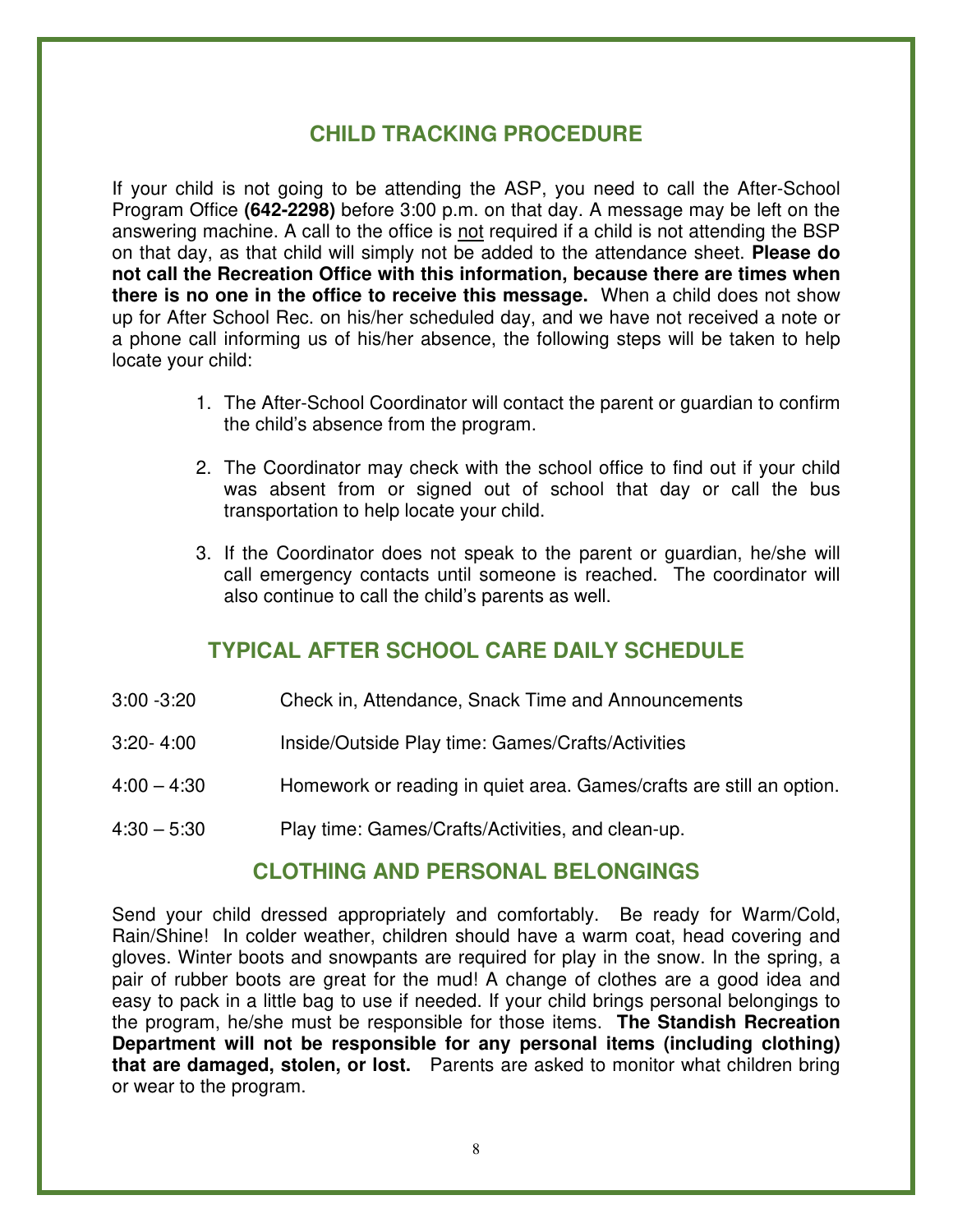#### **MEDICATION ADMINISTRATION**

If your child needs to take any type of medication during program hours, parents/guardians MUST fill out a Physician's Request to Administer Medication Form. This form is available on our website: www.standishrec.com:

- General Info
- $\triangleright$  Department Info
- > Forms

This form should be completed in advance and provided at the time of registration. The Childcare Coordinator (or childcare supervisor) will administer the medication prescribed (prescription and non-prescription). Medications will be administered based on directions written by the parent/guardian and physician. Staff WILL NOT administer any medications to a child without a completed Physician's Request to Administer Medication Form. PLEASE DO NOT SEND IN ANY TYPE OF MEDICATIONS WITH YOUR CHILDREN. PLEASE HAND THEM DIRECTLY TO THE CHILDCARE COORDINATOR. Parents will be kept informed of issues as they arise and may be asked to follow through at home in special situations. Communication between staff and parents concerning any changes in their child's routines will enable us to work as partners to provide the best care for your child.

#### **BEHAVIOR MANAGEMENT PLAN AND CONSEQUENCES**

Our staff will use positive methods of child management, which will encourage selfcontrol, self-direction, self-esteem and cooperation. Staff understands that each child is an individual, and we will make every effort to handle the needs of each child. We believe that rules, expectations, and limits should be applied consistently and explained in a clear and age appropriate manner. If your child has any behavioral or mental health concerns, parents/guardians MUST fill out a Child Concern Form This form is available on our website: www.standishrec.com:

- $\triangleright$  General Info
- $\triangleright$  Department Info
- Forms

This form should be completed in advance and provided at time of registration. Children in the program are entitled to a safe and secure environment. This means that no child may jeopardize the well-being of his/herself or any other child or staff, in the program. All participants will be introduced to the program rules and reminded of them when necessary. Positive behavior will be encouraged. Part of our efforts will be to help children identify inappropriate behavior and learn how to redirect their actions in a positive way. Staff will ask a child to "take a break" for behavior issues. If behavior issues are continuous with a child, parents will be notified to discuss the situation. If negative behavior continues and becomes disruptive to the program as a whole, we reserve the right to remove the child from the program either temporarily or permanently depending on the severity of the situation.

Parents will be kept informed of issues as they arise and may be asked to follow through at home in special situations. Communication between staff and parents concerning any changes in their child's routines will enable us to work as partners to provide the best care for your child.